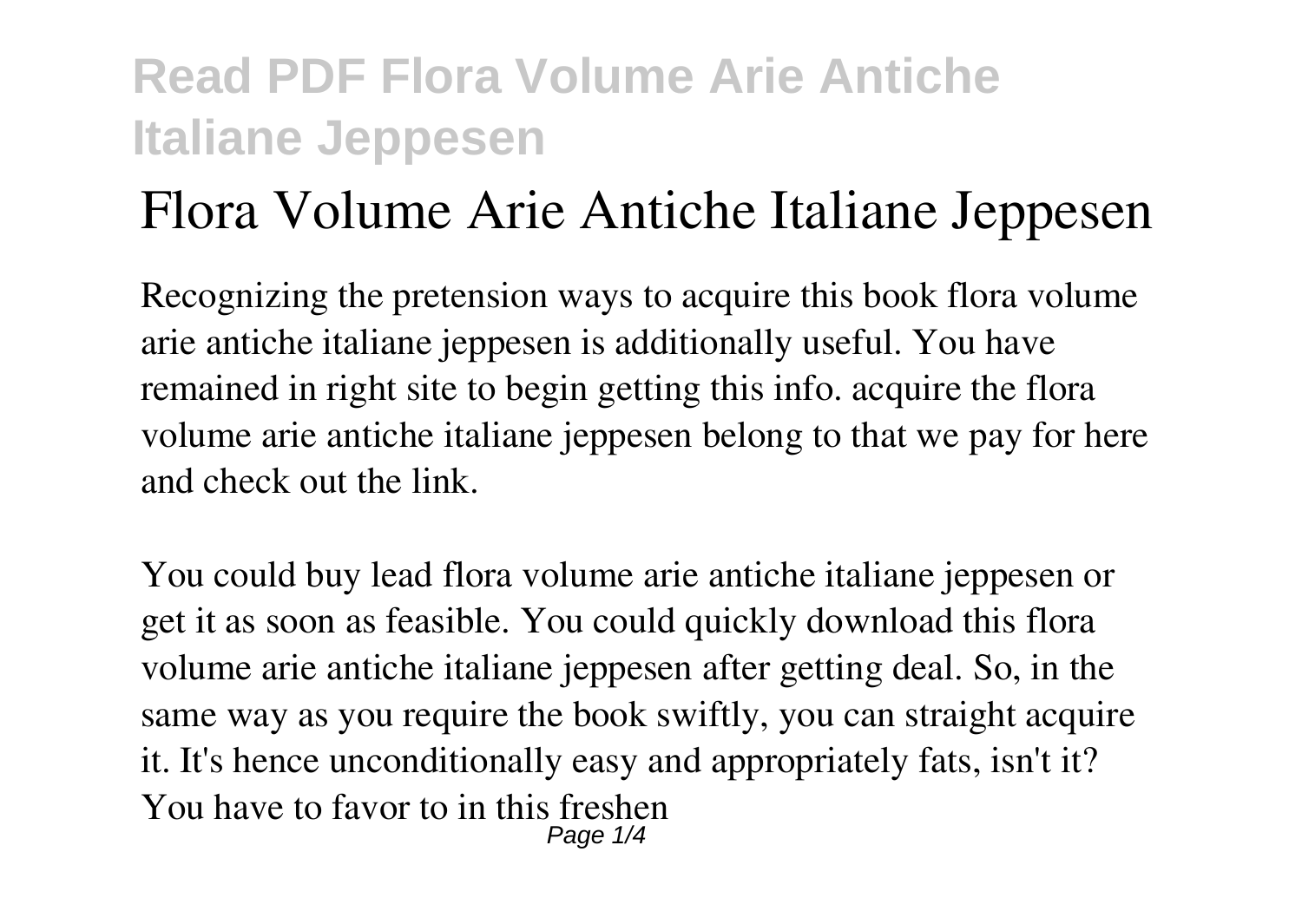Renata Tebaldi - Le Violette Nathalie Stutzmann records 'Quella Fiamma' - Arie Antiche (Parisotti) María Bayo \u0026 Ursula Dütschler - Arie Antiche / Francesco Maria Zanetti: Avvezzati mio core *Arie Antiche, Book 1: XXII. Se tu m'ami* María Bayo \u0026 Ursula Dütschler - Arie Antiche / Alessandro Scarlatti: Le v *Arie Antiche; F. Durante: \"Vergin, tutto amor\", (a), low Arie antiche, Vol. 1 (Excerpts) : No. 22, Se tu m'ami (Attrib. Pergolesi) (Backing Track) Arie Antiche: No. 23, Pur dicesti, bocca bella* BAROQUE MUSIC FOR BRAIN POWER - HISTORY OF BAROQUE MUSIC, COMPOSERSThe Best of Baroque Music Lotti: Pur dicesti, o bocca bella Wolfgang Amadeus Mozart - Das Veilchen (KV 476, Kathleen Battle) B. Marcello: Quella fiamma che m'accende Baroque Music for Studying \u0026 Brain Power Page  $2/4$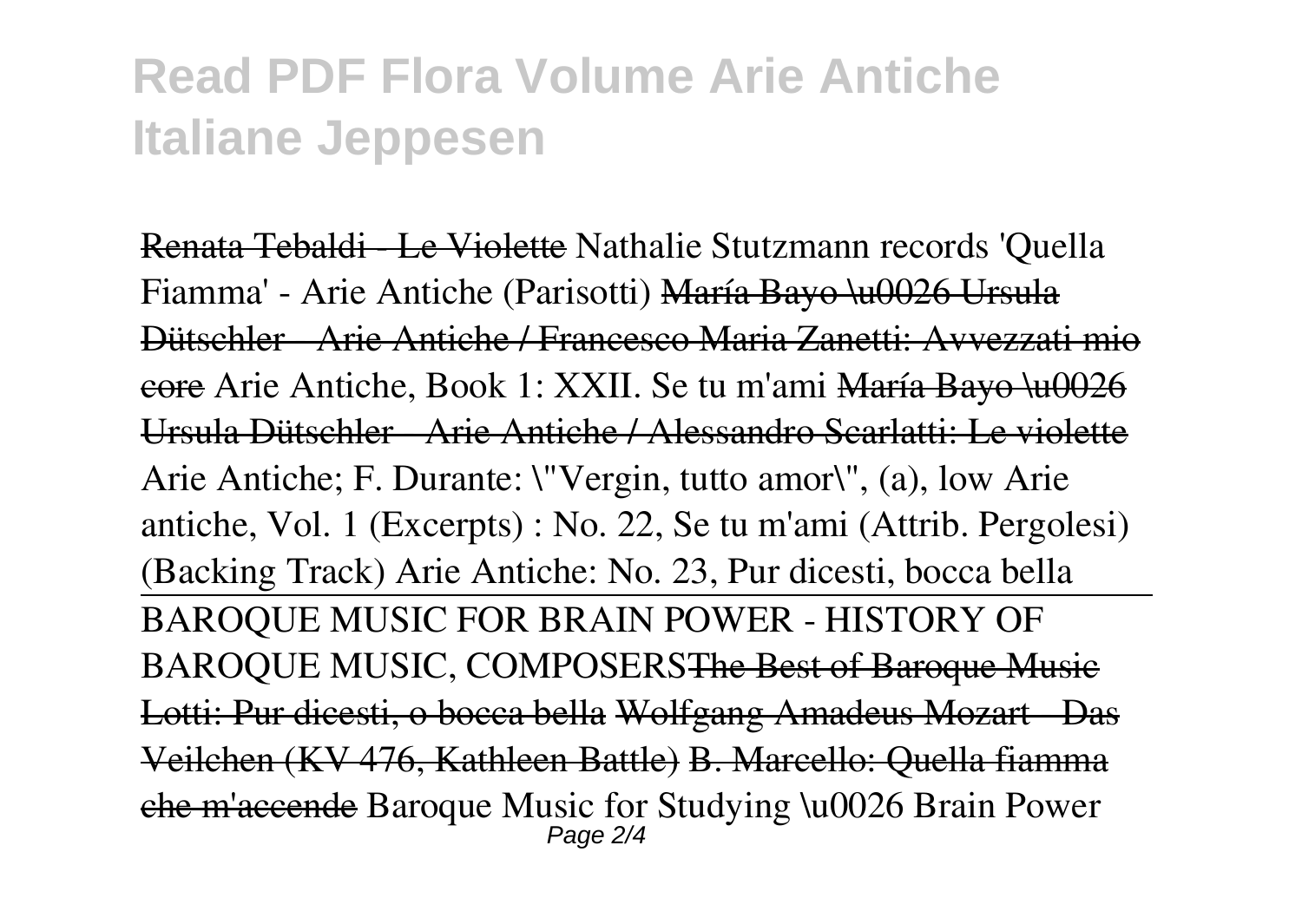Bach: Erbarme dich, mein Gott (Matthäuspassion) - Galou (Roth) **Carissimi: Vittoria, mio core! Luciano Pavarotti, Pietà, Signore Montreal, 1978** IL MIO BEL FOCO OKSANA LEPSKA *Arie antiche, Vol. 1 (Excerpts) : No. 1, Vittoria, mio core (After Carissimi) (Backing Track)* Arie antiche, Vol. 2 (Excerpts) : No. 6, Lasciatemi morire (After Monteverdi's SV 291) (Backing.

Arie antiche, Vol. 2 (Excerpts) : No. 27, Non m'è grave (After Marcello) (Backing Track) National Geographic Society Gli Urlatori della Domenica *Cecilia Bartoli \"Intorno all'idol mio\" (Cesti) Fischer* Arie antiche, Vol. 2 (Excerpts) : No. 18, Dormi bella (After Bassani) (Backing Track) Sonia Theodoridou - Il Mio Ben Quando Verra (Arie Antiche) Flora Volume Arie Antiche Italiane 06:00 Fai Notizia 06:30 Primepagine 07:00 Rassegna stampa di geopolitica a cura di Lorenzo Rendi 07:10 Sintesi della conferenza Page 3/4